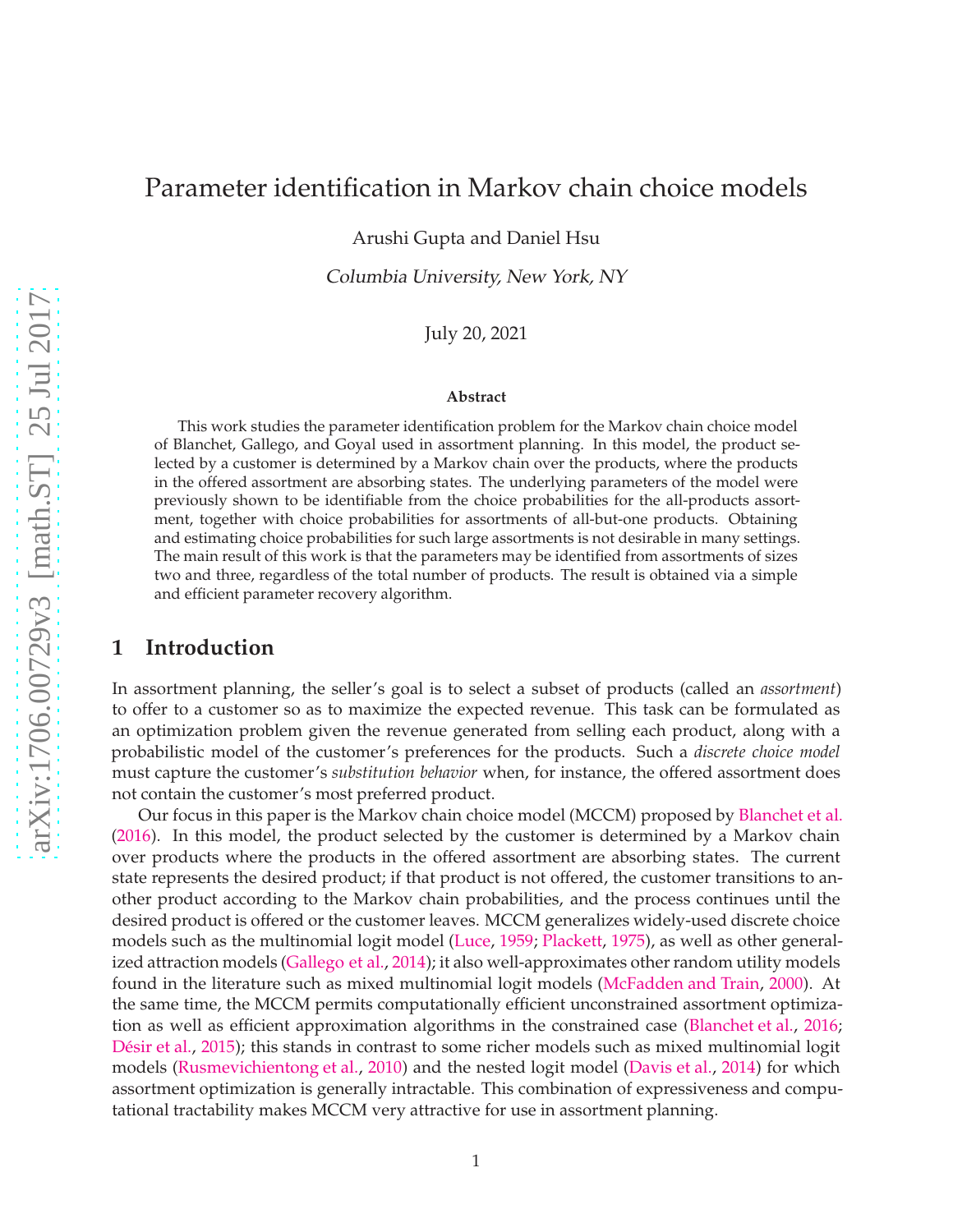A crucial step in this overall enterprise—e.g., before assortment optimization may take place is the estimation of the choice model's parameters from observational data. Parameter estimation for MCCM is only briefly considered in the original work of [Blanchet et al.](#page-9-0) [\(2016](#page-9-0)). In that work, it is shown that the parameters can be determined from the choice probabilities for the allproducts assortment, together with the assortments comprised of all-but-one product. This is not satisfactory because it may be unrealistic or unprofitable to offer assortments of such large cardinality. Therefore, it is desirable to be able to determine the parameters from choice probabilities for smaller cardinality assortments. We note that this is indeed possible for simpler choice models such as the multinomial logit model (see, e.g., [Train,](#page-9-8) [2009](#page-9-8)), but these simpler models are limited in expressiveness—for example, they cannot express heterogeneous substitution behavior.

In this paper, we show that the MCCM parameters can be identified from the choice probabilities for assortments of sizes as small as two and three, independent of the total number of products.<sup>[1](#page-1-0)</sup> We also give a simple and efficient algorithm for reconstructing the parameters from these choice probabilities.

## **2 Model and notation**

In this section, we describe the Markov chain choice model (MCCM) of [Blanchet et al.](#page-9-0) [\(2016](#page-9-0)), along with notations used for choice probabilities and model parameters.

The set of *n* products in the system is denoted by  $\mathcal{N} := \{1, 2, ..., n\}$ . The "no purchase" option is denoted by product 0. Upon offering an assortment  $S \subseteq \mathcal{N}$ , the set of possible outcomes is *S*<sub>+</sub> := *S* ∪ {0}: either some product in *S* is purchased, or no product is purchased.

Underlying the MCCM is a Markov chain with state space  $\mathcal{N}_+$ . The (true) parameters of the model are the initial state probabilities  $\lambda = (\lambda_i)_{i \in \mathcal{N}_+}$  and the transition probabilities  $\rho =$  $(\rho_{i,j})_{(i,j)\in\mathcal{N}_+\times\mathcal{N}_+}$  (a row stochastic matrix). The transition probabilities satisfy the following properties:

- 1.  $\rho_{0,0} = 1$  and  $\rho_{0,j} = 0$  for  $j \in \mathcal{N}$  (i.e., the "no purchase" state is absorbing).
- 2.  $\rho_{i,i} = 0$  for  $i \in \mathcal{N}$  (i.e., no self-loops in product states).
- 3. The submatrix  $\tilde{\rho} := (\rho_{i,j})_{(i,j) \in \mathcal{N} \times \mathcal{N}}$  is irreducible.

We use  $\rho_i = (\rho_{i,j})_{j \in \mathcal{N}_+}$  to denote the *i*-th row of  $\rho$ .

In MCCM, the customer arrives at a random initial state  $X_1$  chosen according to  $\lambda$ . At time  $t = 1, 2, \ldots$ :

- If  $X_t = 0$ , the customer leaves the system without purchasing a product.
- If the product  $X_t$  is offered (i.e.,  $X_t \in S$ ), the customer purchases  $X_t$  and leaves.
- If the product  $X_t$  is not offered (i.e.,  $X_t \notin S$ ), the customer transitions to a new random state  $X_{t+1}$  chosen according to  $\rho_{X_t}$  and the process continues in time step  $t+1$  as if the customer had initially arrived at  $X_{t+1}$ .

Another way to describe this process is that the Markov chain distribution is temporarily modified so that the states *S*+ are absorbing, and the customer purchases the product upon reaching such

<span id="page-1-0"></span><sup>&</sup>lt;sup>1</sup>We focus on identifiability because estimation of choice probabilities from observational data is fairly straightforward, especially when the assortments have small cardinality. However, this issue is revisited in Section [5](#page-8-0) in the context of sample complexity.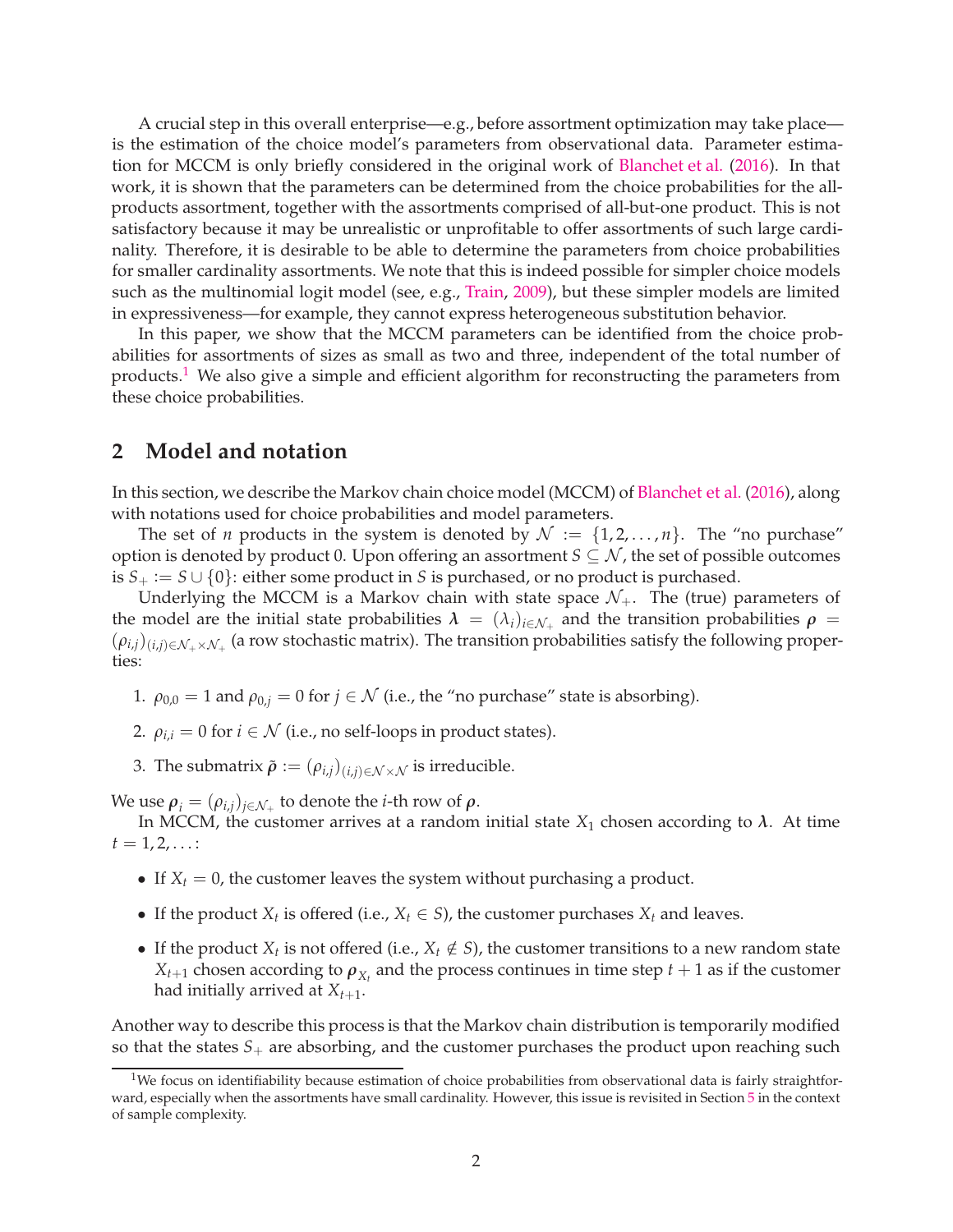a state (or makes no purchase if the state is 0). The irreducibility of ˜*ρ* ensures that the customer eventually leaves the system (i.e., an absorbing state is reached). Note that only the identity of the final (absorbing) state is observed, as it corresponds to either a purchase or non-purchase. The  $(X_t)_{t=1,2,...}$ , themselves do not correspond to observable customer behavior, and hence the model parameters  $λ$  and  $ρ$  cannot be directly estimated.

The choice probabilities are denoted by  $\pi(j, S)$  for  $S \subseteq \mathcal{N}$  and  $j \in S_+$ : this is the probability that *j* is the final state in the aforementioned process. [Blanchet et al.](#page-9-0) [\(2016](#page-9-0)) relate the choice probabilities and the parameters  $\lambda$  and  $\rho$  as follows:

<span id="page-2-0"></span>
$$
\lambda_j = \pi(j,\mathcal{N}), \qquad \rho_{i,j} = \begin{cases} 1 & \text{if } i = 0 \text{ and } j = 0, \\ \frac{\pi(j,\mathcal{N} \setminus \{i\}) - \pi(j,\mathcal{N})}{\pi(i,\mathcal{N})} & \text{if } i \in \mathcal{N}, j \in \mathcal{N}_+, \text{ and } i \neq j, \\ 0 & \text{otherwise.} \end{cases}
$$
 (1)

The relations in Equation [\(1\)](#page-2-0) show that the parameters may be identified from choice probabilities for the assortments  $S = \mathcal{N}$  and  $S = \mathcal{N} \setminus \{i\}$  for  $i \in \mathcal{N}$ . These choice probabilities may be directly estimated from observations upon offering such assortments to customers.

## **3 Main result**

The following theorem establishes identifiability of the MCCM parameters from choice probabilities for assortments of sizes as small as two and three.

<span id="page-2-1"></span>**Theorem 1.** *There is an efficient algorithm that, for any*  $r \in \{2, 3, \ldots, n-1\}$ *, when given as input the choice probabilities* (*π*(*j*, *S*))*j*∈*S*<sup>+</sup> *for all assortments S* ⊆ N *of cardinality r and r* + 1 *for a Markov chain choice model, returns the parameters λ and ρ of the model.*

The number of assortments for which the algorithm actually requires choice probabilities is  $O(n^2)$  when  $r \leq n/2$ , which is far fewer than  $\binom{n}{r}$  $\binom{n}{r} + \binom{n}{r+1}$  $\binom{n}{r+1}$ , the total numbers of assortments of sizes  $r$  and  $r + 1$ . The details of this bound are shown following the proof of Theorem [1.](#page-2-1) However, to simplify the presentation, we describe our parameter recovery algorithm as using choice probabilities for all assortments of sizes  $r$  and  $r + 1$ .

The main steps of our algorithm, shown as Algorithm [1,](#page-3-0) involve setting up and then solving systems of linear equations that (as we will prove) determine the unknown parameters *λ* and  $(\rho_i)_{i\in\mathcal{N}}$  . (Note that  $\rho_0$  is already known.) The coefficients of the linear equations are determined by the given choice probabilities via *conditional choice probabilities*  $\pi(j, S | i)$  for  $S \subseteq \mathcal{N}$  and  $i, j \in \mathcal{N}_+$ , defined as follows:

 $\pi(j, S \mid i) := \Pr \big(\text{state } j \text{ is reached before any state in } S_+ \setminus \{j\} \mid \text{initial state is } i \big)$  $(2)$ 

Note that the initial state in the MCCM is not observed, so these conditional probabilities cannot be directly estimated. Nevertheless, they can be indirectly estimated via the following relationship between the conditional choice probabilities and the (unconditional) choice probabilities.

<span id="page-2-4"></span>**Lemma 1.** *For any*  $S \subseteq \mathcal{N}$  *and*  $i, j \in S_+$ *,* 

<span id="page-2-3"></span><span id="page-2-2"></span>
$$
\pi(j, S \mid i) = \begin{cases}\n1 & \text{if } i = j, \\
\frac{\pi(j, S) - \pi(j, S \cup \{i\})}{\pi(i, S \cup \{i\})} & \text{if } i \in \mathcal{N} \setminus S, \\
0 & \text{if } i \in S_+ \setminus \{j\}.\n\end{cases}
$$
\n(5)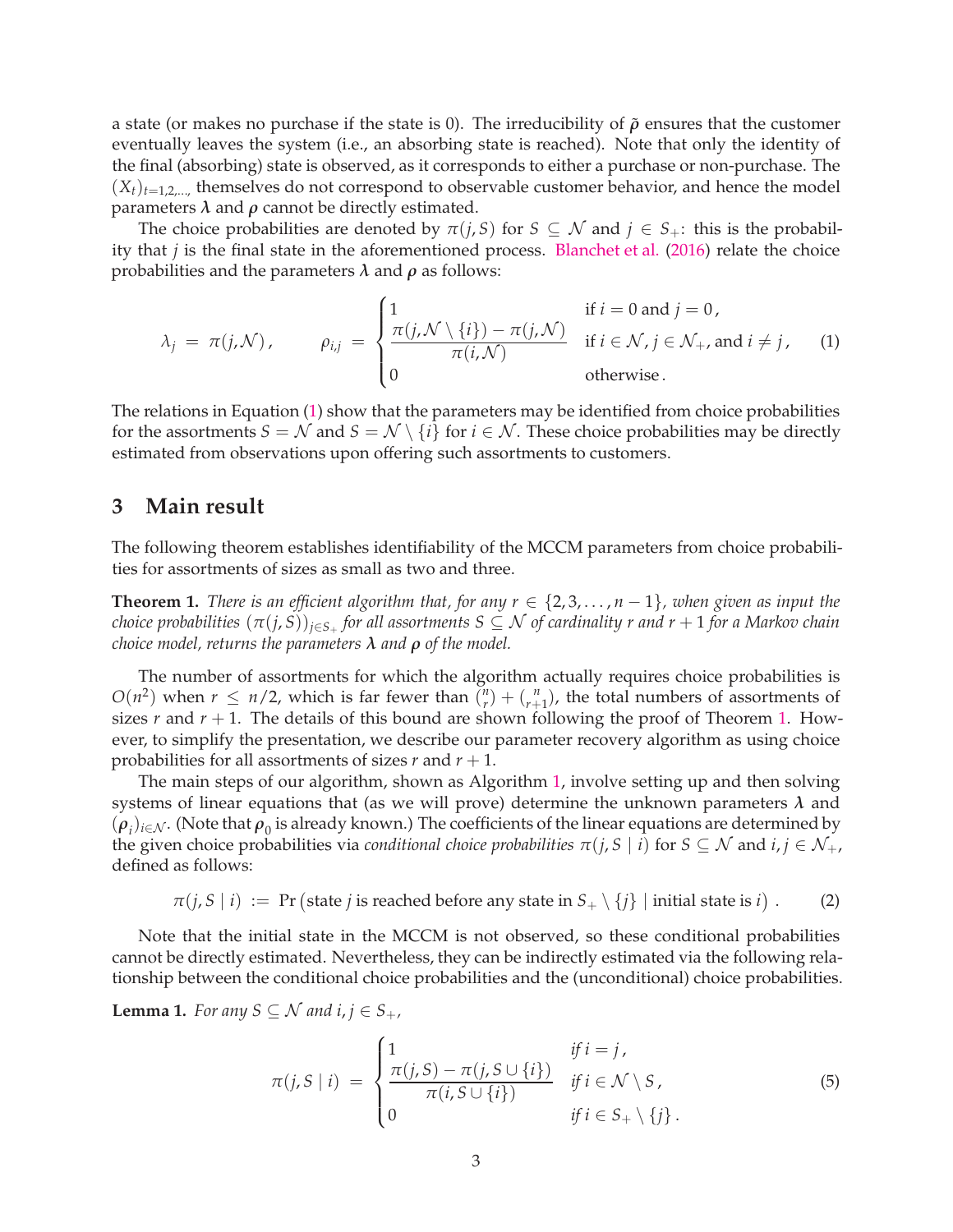#### <span id="page-3-0"></span>**Algorithm 1** Parameter recovery algorithm for Markov chain choice model

**input** For some  $r \in \{2, 3, \ldots, n-1\}$ , choice probabilities  $(\pi(j, S))_{j \in S_+}$  for all assortments  $S \subseteq \mathcal{N}$ of sizes  $r$  and  $r + 1$ .

**output** Parameters  $\lambda$  and  $\rho$ .

1: **for**  $i \in \mathcal{N}$  **do** 

2: Solve the following system of linear equations for  $\hat{\rho}_i = (\hat{\rho}_{i,k})_{k \in \mathcal{N}_+}$ :

$$
\sum_{k \in \mathcal{N}_+} \pi(j, S \mid k) \cdot \hat{\rho}_{i,k} = \pi(j, S \mid i) \quad \text{for all } S \in \binom{\mathcal{N}}{r} \text{ s.t. } i \notin S \text{ and } j \in S_+ \tag{3}
$$

where  $\binom{\mathcal{N}}{r}$  $\binom{v}{r}$  denotes the family of subsets of  $\mathcal N$  of size  $r$ , and  $\pi(j, S \mid k)$  is defined in Equation [\(5\)](#page-2-2).

3: **end for**

4: Solve the following system of linear equations for  $\hat{\lambda} = (\hat{\lambda}_i)_{i \in \mathcal{N}_+}$ :

<span id="page-3-2"></span><span id="page-3-1"></span>
$$
\sum_{k \in \mathcal{N}_+} \pi(j, S \mid k) \cdot \hat{\lambda}_k = \pi(j, S) \quad \text{for all } S \in \binom{\mathcal{N}}{r} \text{ and } j \in S_+ \tag{4}
$$

### 5: **return**  $\hat{\lambda}$  and  $\hat{\rho}$ .

*Proof.* The cases where  $i = j \implies \pi(j, S | i) = 1$  and  $i \in S_+ \setminus \{j\} \implies \pi(j, S | i) = 0$  are clear from the definition in Equation [\(2\)](#page-2-3). It remains to handle the case where  $i \in \mathcal{N} \setminus S$ . Fix such a product *i*, and observe that

$$
\pi(j, S) = \Pr(j \text{ is reached before } S_+ \setminus \{j\})
$$
\n
$$
= \Pr(j \text{ is reached before } S_+ \setminus \{j\} \land i \text{ is not reached before } S_+)
$$
\n
$$
+ \Pr(j \text{ is reached before } S_+ \setminus \{j\} \land i \text{ is reached before } S_+)
$$
\n
$$
= \Pr(j \text{ is reached before } (S_+ \cup \{i\}) \setminus \{j\})
$$
\n
$$
+ \Pr(j \text{ is reached before } S_+ \setminus \{j\} \mid i \text{ is reached before } S_+)
$$
\n
$$
\cdot \Pr(i \text{ is reached before } S_+)
$$
\n
$$
= \Pr(j \text{ is reached before } (S \cup \{i\})_+ \setminus \{j\})
$$
\n
$$
+ \Pr(j \text{ is reached before } S_+ \setminus \{j\} \mid \text{initial state is } i)
$$
\n
$$
\cdot \Pr(i \text{ is reached before } (S \cup \{i\})_+ \setminus \{i\})
$$
\n
$$
= \pi(j, S \cup \{i\}) + \pi(j, S \mid i) \cdot \pi(i, S).
$$

The penultimate step uses the Markov property and the case condition that  $i \in \mathcal{N} \setminus S$ . Rearranging the equation gives the relation claimed by the lemma in this case. □

Lemma [1](#page-2-4) shows that the conditional choice probabilities for assortments *S* of size *r* can be determined from the unconditional choice probabilities of assortments of size *r* and *r* + 1. The systems of linear equations used in Algorithm [1](#page-3-0) (Equations [\(3\)](#page-3-1) and [\(4\)](#page-3-2)) are defined in terms of these conditional choice probabilities and hence are ultimately defined in terms of the unconditional choice probabilities provided as input to Algorithm [1.](#page-3-0)

It is clear that the true MCCM parameters  $\lambda$  and  $\rho$  satisfy the systems of linear equations in Equations [\(3\)](#page-3-1) and [\(4\)](#page-3-2). However, what needs to be proved is that they are uniquely determined by these linear equations; this is the main content of the proof of Theorem [1.](#page-2-1)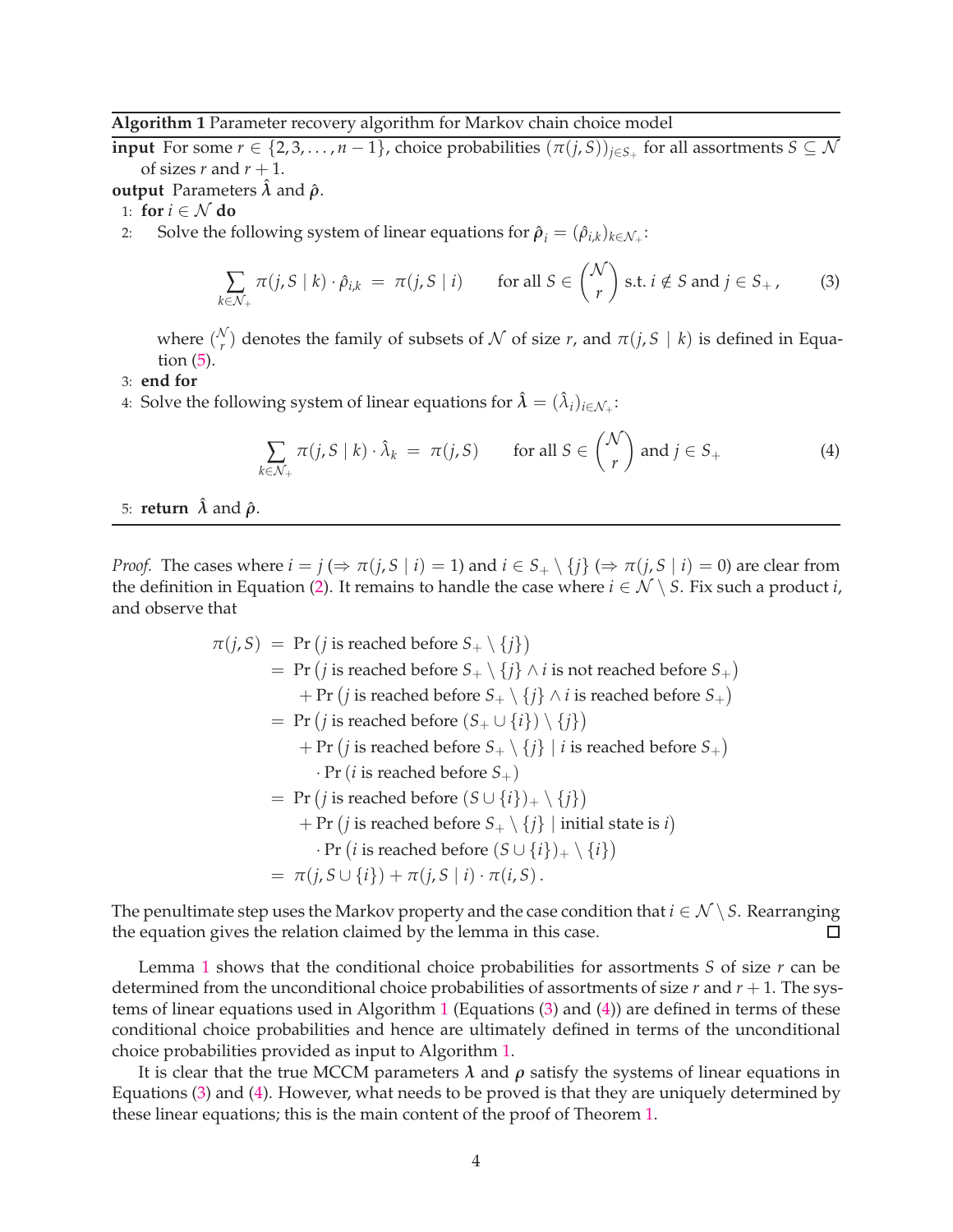## **4 Proof of Theorem [1](#page-2-1)**

In this section, we give the proof of Theorem [1.](#page-2-1)

### **4.1 The case without the "no purchase" option**

For sake of clarity, we first give the proof in the case where the "no purchase" option is absent. This can be regarded as the special case where  $\lambda_0 = 0$  and  $\rho_{i,0} = 0$  for all  $i \in \mathcal{N}$ . So here we just regard  $\lambda = (\lambda_j)_{j \in \mathcal{N}}$  and each  $\rho_i = (\rho_{i,j})_{j \in \mathcal{N}}$  as probability distributions on N. The general case will easily follow from the same arguments with minor modification.

#### **4.1.1 Proof strategy**

We make use of the following result about M-matrices, i.e., the class of matrices *A* that can be expressed as  $A = sI - B$  for some  $s > 0$  and non-negative matrix *B* with spectral radius at most *s*. (Here, *I* denotes the identity matrix of appropriate dimensions.) In particular, the matrix  $I - \rho$  is a (singular) M-matrix that is also irreducible.

<span id="page-4-1"></span>**Lemma 2** (See, e.g., Theorems 6.2.3 & 6.4.16 in [Berman and Plemmons,](#page-9-9) [1994\)](#page-9-9). *If*  $A \in \mathbb{R}^{p \times p}$  *is an irreducible M-matrix (possibly singular), then every principal submatrix*[2](#page-4-0) *of A, other than A itself, is nonsingular. If*  $\vec{A}$  *is also singular, then it has rank p*  $-1$ *.* 

For each  $S \in \binom{\mathcal{N}}{r}$  $r$ <sup>V</sup>) and  $j \in S$ , define the vector

$$
\mathbf{h}_{j,S} := (\pi(j,S \mid k))_{k \in \mathcal{N}}.
$$

For each  $i \in \mathcal{N}$ , the collection of the vectors  $\{h_{i,S} : S \not\ni i \land j \in S\}$  provide the left-hand side coefficients in Equation [\(3\)](#page-3-1) for  $\hat{\rho}_i$ . We'll show that the span of these vectors (in fact, a particular subset of them) has dimension at least  $n-1$ . This is sufficient to conclude that  $\rho_i$  is the unique solution to the system of equations in Equation [\(3\)](#page-3-1) because it has at most *n* − 1 unknown variables, and it is clear that  $\rho_i$  satisfies the system of equations. (In fact, there are really only *n* − 2 unknown variables, because we can force  $\hat{\rho}_{i,i} = 0$  and  $\hat{\rho}_{i,n} = 1 - \sum_{k=1}^{n-1}$  $\hat{p}_{k=1}^{n-1}$   $\hat{p}_{i,k}$ .) For the same reason, it is also sufficient to conclude that  $\lambda$  is the unique solution to the system of equations in Equation [\(4\)](#page-3-2) (where, in fact, we may use all vectors  $\{h_{j,S}: S \in \binom{N}{r}\}$  $\binom{v}{r} \wedge j \in S$ .

#### **4.1.2 Rank of linear equations from a single assortment**

We begin by characterizing the space spanned by  $\{h_{j,S}: j \in S\}$  for a fixed  $S \in \binom{N}{r}$  $r(\n)$ . We claim, by Lemma [1,](#page-2-4) that the vectors in  $\{h_{i,S} : j \in S\}$  are linearly independent. Indeed, if this collection of vectors is arranged in a matrix  $[h_{j,S}: j \in S]$ , then the submatrix obtained by selecting rows corresponding to  $j \in S$  is the  $S \times S$  identity matrix. Thus we have proved

<span id="page-4-2"></span>**Lemma 3.** *For any*  $S \in \binom{N}{r}$  $\binom{V}{r}$ , dim  $\left(\text{span}\{\pmb{h}_{j,S}:j\in S\}\right)=|S|=r.$ 

Note that in the case  $r = n - 1$ , we are done. But when  $r < n - 1$ , the linear equations given by the  $\{h_{j,S} : j \in S\}$  may not uniquely determine the  $\rho_i$  for  $i \in \mathcal{N} \setminus S$ . To overcome this, we need

<span id="page-4-0"></span><sup>&</sup>lt;sup>2</sup>Recall that a *principal submatrix* of a  $p \times p$  matrix *A* is a submatrix obtained by removing from *A* the rows and columns indexed by some set  $I \subseteq [p]$ .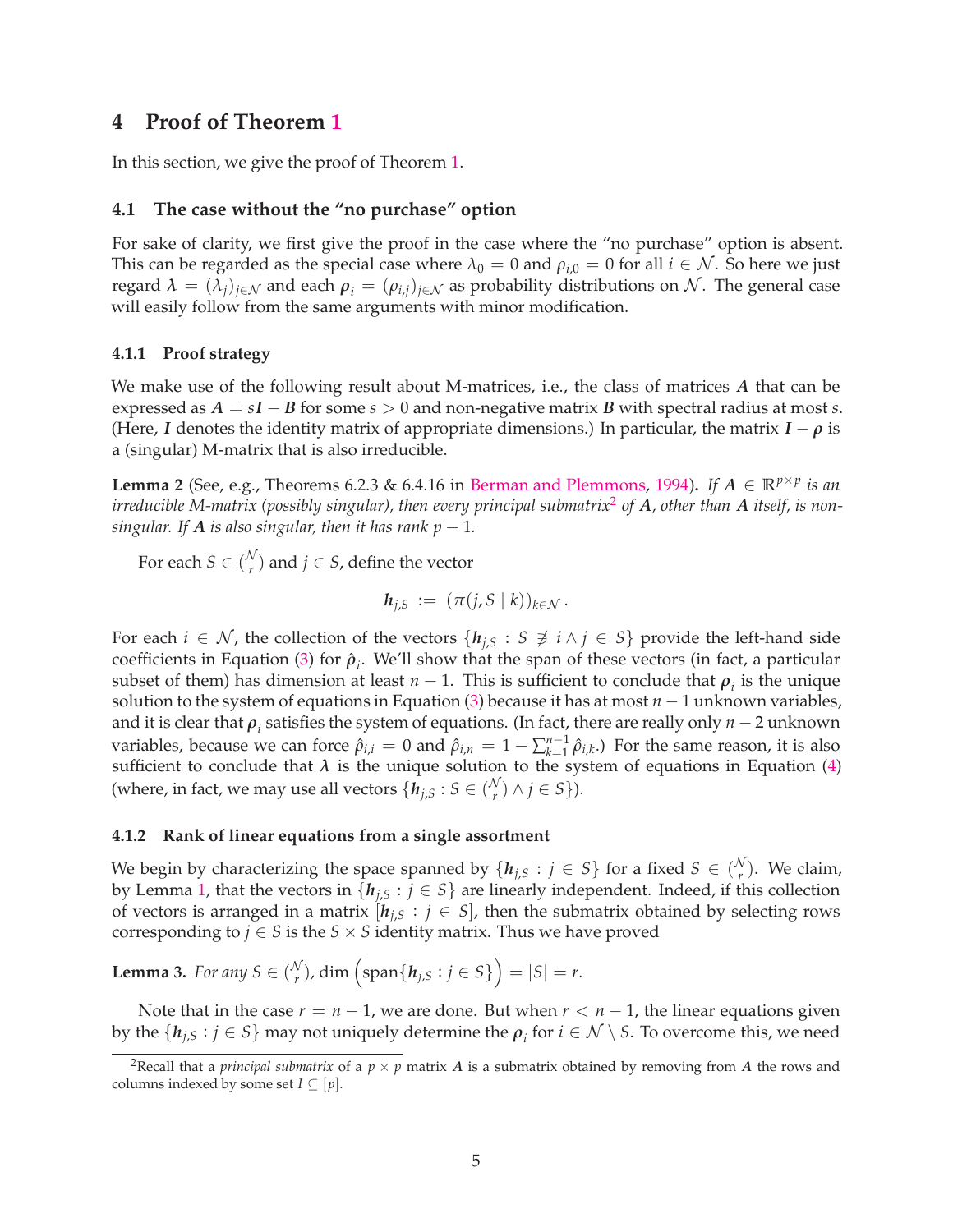to be able to combine linear equations derived from multiple assortments. However, for a sum of subspaces *V* and *W*,

$$
\dim(V + W) \neq \dim(V) + \dim(W)
$$

unless *V* and *W* are orthogonal. In our case, the subspaces span $\{h_{j,S} : j \in S\}$  and span $\{h_{j,S'} : j \in S\}$ *S* ′} for different assortments *S* and *S* ′ are *not* necessarily orthogonal (even if *S* and *S* ′ are disjoint). So a different argument is needed.

#### **4.1.3 Rank of linear equations from multiple assortments**

Our aim is to show that the intersection of subspaces  $V := \text{span}\{h_{j,S} : j \in S\} \cap \text{span}\{h_{j,S'} : j \in S'\}$ for different assortments *S* and *S* ′ cannot have high dimension. We do this by showing that the intersection is orthogonal to a subspace of high dimension.

For each  $i \in \mathcal{N}$ , let  $a_i$  denote the *i*-th row of the matrix  $A := I - \rho$  (which is an M-matrix). That is,  $a_i := e_i - \rho_i$ , where  $e_i$  is the *i*-th coordinate basis vector. Recall that if  $i \in \mathcal{N} \setminus S$ , then  $\rho_i$ satisfies Equation [\(3\)](#page-3-1). This fact can be written in our new notation as

$$
h_{j,S}^{\top}e_i - h_{j,S}^{\top} \rho_i = a_i^{\top} h_{j,S} = 0, \quad j \in S.
$$

In other words,

<span id="page-5-0"></span>**Lemma 4.** *For any*  $S \in \binom{N}{r}$  $\bigcup_{r}^{V}$ ), span $\{h_{j,S}:j\in S\} \perp {\rm span}\{a_{i}:i\in \mathcal{N}\setminus S\}.$ 

Now consider two assortments *S* and *S'*, and the intersection of their respective subspaces. It follows from Lemma [4](#page-5-0) that

$$
\text{span}\{h_{j,S}:j\in S\}\cap\text{span}\{h_{j,S'}:j\in S'\}\perp\text{span}\{a_i:i\in\mathcal{N}\setminus(S\cap S')\}\,.
$$

This orthogonality is the key to lower-bounding the dimension of the sum of these subspaces, which we capture in the following general lemma.

<span id="page-5-1"></span>**Lemma 5.** Let *S* be a family of subsets of N, S' be a subset of N, and  $\mathscr{S}' := \mathscr{S} \cup \{S'\}$ . Define the *subspaces*

$$
V_{\mathscr{S}} := \text{span}\{h_{j,S} : S \in \mathscr{S}, j \in S\},
$$
  
\n
$$
V_{S'} := \text{span}\{h_{j,S'} : j \in S'\},
$$
  
\n
$$
V_{\mathscr{S}'} := V_{\mathscr{S}} + V_{S'}.
$$

*Then*

$$
\dim(V_{\mathscr{S}'}) \geq \dim(V_{\mathscr{S}}) + |S'| - \max\left\{1, \left|(\bigcup_{S \in \mathscr{S}} S) \cap S'\right|\right\}
$$

.

*Proof.* Let  $S_0 := \bigcup_{S \in \mathscr{S}} S$ . Fix any  $v \in V_{\mathscr{S}} \cap V_{S'}$ . Then, by Lemma [4,](#page-5-0)  $a_i^{\top} v = 0$  for all  $i \in (\mathcal{N} \setminus S_0) \cup$  $(\mathcal{N} \setminus S') = \mathcal{N} \setminus (S_0 \cap S')$ . In other words,

$$
V_{\mathscr{S}}\cap V_{S'}\perp W,
$$

where  $W := \text{span}\{a_i : i \in \mathcal{N} \setminus (S_0 \cap S')\}$ , and

$$
\dim (V_{\mathscr{S}} \cap V_{S'}) \leq \dim (W^{\perp}) = n - \dim(W).
$$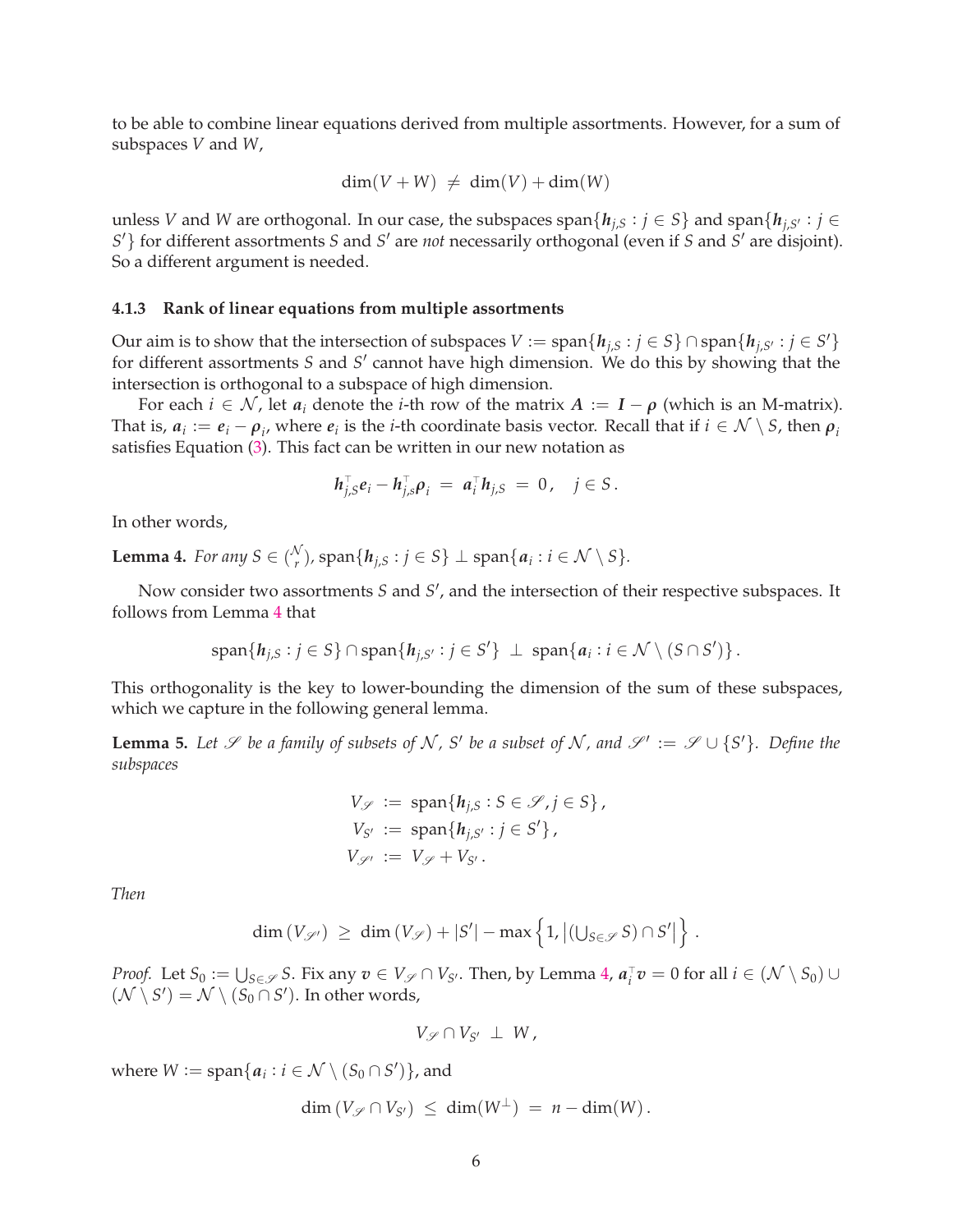To determine dim(*W*), observe that *W* is the span of rows of certain rows of the M-matrix *A*. By Lemma [2,](#page-4-1) the principal submatrix of  $A$  corresponding to  $\mathcal{N} \setminus (S_0 \cap S')$  is either non-singular (when *S*<sub>0</sub> ∩ *S'*  $\neq$  ⊘) or is *A* itself; in either case, it has rank *n* − max{1, |*S*<sub>0</sub> ∩ *S'*|}. Hence,

$$
\dim(W) = n - \max\{1, |S_0 \cap S'|\}
$$

as well. Combining the dimension formula with the last two equation displays gives

$$
\dim(V_{\mathscr{S}'}) = \dim(V_{\mathscr{S}} + V_{S'})
$$
  
= 
$$
\dim(V_{\mathscr{S}}) + \dim(V_{S'}) - \dim(V_{\mathscr{S}'} \cap V_{S'})
$$
  

$$
\geq \dim(V_{\mathscr{S}}) + \dim(V_{S'}) - \max\{1, |S_0 \cap S'|\}.
$$

<span id="page-6-3"></span>The claim now follows from Lemma [3.](#page-4-2)

#### **4.1.4 Choice of assortments**

We now choose a collection of assortments and argue, via Lemma [3](#page-4-2) and Lemma [5,](#page-5-1) that they define linear equations of sufficiently high rank. Specifically, for each  $i \in \mathcal{N}$ , we need a collection  $\mathscr{S} \subset$  $\binom{\mathcal{N}}{r}$  $\binom{V}{r}$  such that each  $S \in \mathscr{S}$  does not contain *i*, and

$$
\dim\left(\operatorname{span}\bigcup_{S\in\mathscr{S}}\{h_{j,S}:j\in S\}\right) \geq n-1. \tag{6}
$$

<span id="page-6-0"></span>**Lemma 6.** *Suppose the assortments*  $S_1, S_2, \ldots, S_T \in \binom{N}{r}$ *r* ) *have a pairwise common intersection S*<sup>∩</sup> =  $S_t \cap S_{t'}$  for all  $t \neq t'$ , and  $|S_{\cap}| = r - 1$ . Then  $\dim (\text{span} \bigcup_{t=1}^T \{h_{j,S_t} : j \in S_t\}) \geq T + r - 1$ .

*Proof.* Let  $d_{\tau} := \dim (\text{span} \bigcup_{t=1}^{\tau} \{h_{j,S_t} : j \in S_t\})$  for  $\tau \in \{1, 2, ..., T\}$ . By Lemma [3,](#page-4-2) we know that *d*<sub>1</sub> = *r*. Now, assume  $d_{\tau} \ge \tau + r - 1$ , and use the fact  $r \ge 2$  and Lemma [5](#page-5-1) to conclude that  $d_{\tau+1} \geq d_{\tau} + r - (r - 1) = d_{\tau} + 1 \geq \tau + r$ . The claim now follows by induction.  $\Box$ 

Fix any  $i \in \mathcal{N}$  and  $S_{\cap} \in {\binom{\mathcal{N} \setminus \{i\}}{r-1}}$  $\binom{1}{r-1}$ , and observe that  $|\mathcal{N} \setminus (S \cap \cup \{i\})| = n - r$ . Consider the collection of size-*r* assortments given by

<span id="page-6-2"></span>
$$
\mathscr{S} := \{ S_{\cap} \cup \{k\} : k \in \mathcal{N} \setminus (S_{\cap} \cup \{i\}) \} . \tag{7}
$$

These assortments do not contain *i*, they have the common intersection  $S_{\cap}$ , with  $|S_{\cap}| = r - 1$ , and there are  $n - r$  assortments in total. So by Lemma [6,](#page-6-0) the collection  $\mathscr S$  satisfies the dimension bound in Equation [\(6\)](#page-6-1).

As was already argued in the proof strategy, this suffices to establish the uniqueness of the *ρ<sup>i</sup>* and  $\lambda$  as solutions to the respective systems of linear equations in Equation [\(3\)](#page-3-1) and Equation [\(4\)](#page-3-2).

This concludes the proof of Theorem [1](#page-2-1) without the "no purchase" option.

#### **4.2 The general case with the "no purchase" option**

We now consider the general case, where the "no purchase" option is present. The main difference relative to the previous subsection is that  $\rho$  is no longer irreducible, as the "no purchase" state 0 is absorbing. However, the submatrix  $\tilde{\rho} = (\rho_{i,j})_{(i,j) \in \mathcal{N} \times \mathcal{N}}$  *is* irreducible, so  $I - \tilde{\rho}$  is an irreducible M-matrix.

<span id="page-6-1"></span> $\Box$ 

 $\Box$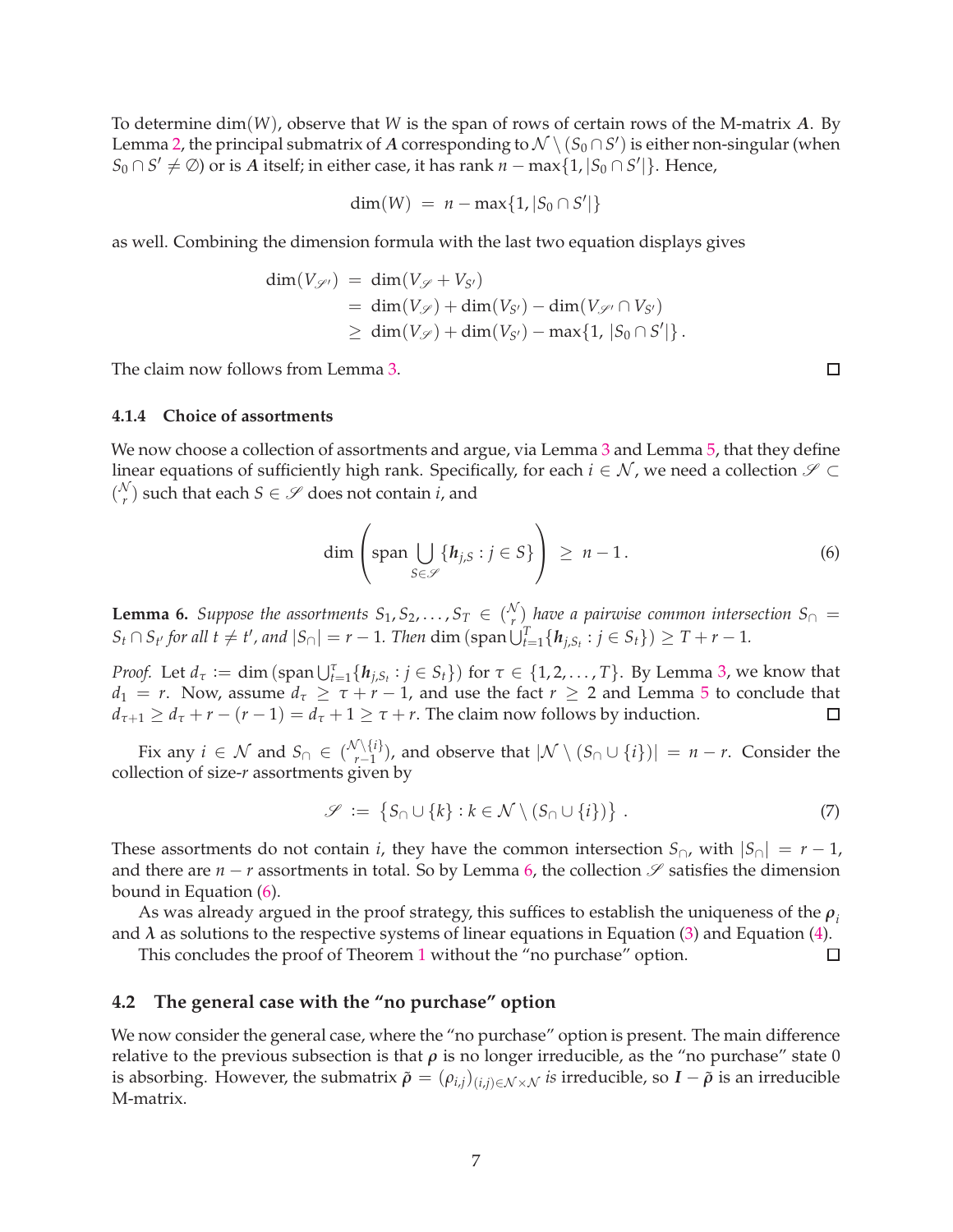The definition of  $h_{i,S}$ , for  $S \subseteq \mathcal{N}$  and  $j \in S_+$ , is now taken to be

$$
h_{j,S} := (\pi(j,S \mid k))_{k \in \mathcal{N}_+}.
$$

Because the indexing starts at 0, we still define  $a_i$  to be the *i*-th row of  $A = I - \rho$ , so  $a_i = e_i - \rho_i$ . (In particular,  $a_0$  is the all-zeros vector.)

With these definitions, we have the following analogue of Lemma [3](#page-4-2) and Lemma [4:](#page-5-0)

<span id="page-7-0"></span>**Lemma 7.** *For any*  $S \in \binom{N}{r}$ *r* )*,*

$$
\dim(\text{span}\{h_{j,S}:j\in S_+\}) = |S_+| = r+1,
$$
  
span
$$
\{h_{j,S}:j\in S_+\} \perp \text{span}\{a_i: i\in \mathcal{N}\setminus S\}.
$$

Here, the key difference is that the dimension is  $r + 1$ , rather than just  $r$ .

We now establish an analogue of Lemma [5](#page-5-1) (which is typographically nearly identical).

<span id="page-7-1"></span>**Lemma 8.** Let *S* be a family of subsets of N, S' be a subset of N, and  $\mathscr{S}' := \mathscr{S} \cup \{S'\}$ . Define the *subspaces*

$$
V_{\mathscr{S}} := \text{span}\{h_{j,S} : S \in \mathscr{S}, j \in S_+\},
$$
  
\n
$$
V_{S'} := \text{span}\{h_{j,S'} : j \in S'_+\},
$$
  
\n
$$
V_{\mathscr{S}'} := V_{\mathscr{S}} + V_{S'}.
$$

*Then*

$$
\dim(V_{\mathscr{S}'}) \geq \dim(V_{\mathscr{S}}) + |S'| - \max\left\{1, \left|(\bigcup_{S \in \mathscr{S}} S) \cap S'\right|\right\}.
$$

*Proof.* The proof is nearly the same as that of Lemma [5.](#page-5-1) Define  $S_0 := \bigcup_{S \in \mathscr{S}} S$  and take  $v \in V_{\mathscr{S}} \cap V_{S'}$ . By Lemma [7,](#page-7-0)  $V_{\mathscr{S}} \cap V_{S'} \perp W$ , where  $W := \text{span}\{a_i : i \in \mathcal{N} \setminus (S_0 \cap S')\}$ , and

$$
\dim(V_{\mathscr{S}} \cap V_{S'}) \leq \dim(W^{\perp}) = n + 1 - \dim(W).
$$

We now use the fact that  $I - \tilde{\rho}$ , which is a submatrix of *A*, is an irreducible M-matrix. By Lemma [2,](#page-4-1) the principal submatrix of  $A$  corresponding to  $\mathcal{N} \setminus (S_0 \cap S')$  is either non-singular (when  $S_0 \cap S' \neq \emptyset$  $\varnothing$ ) or is  $I - \tilde{\rho}$ ; in either case, it has rank  $n - \max\{1, |S_0 \cap S'|\}$ . So we have

$$
\dim(W) = n - \max\{1, |S_0 \cap S'|\} \text{ and } \dim(W^{\perp}) = 1 + \max\{1, |S_0 \cap S'|\}.
$$

Finishing the proof as in Lemma [5,](#page-5-1) we have

$$
dim(V_{\mathscr{S}'}) \ge dim(V_{\mathscr{S}}) + dim(V_{S'}) - 1 - max\{1, |S_0 \cap S'|\}
$$
  
 
$$
\ge dim(V_{\mathscr{S}}) + r - max\{1, |S_0 \cap S'|\}
$$

where the second inequality uses Lemma [7](#page-7-0) (instead of Lemma [3\)](#page-4-2).

The choice of assortments demonstrating the subspace of required dimension is the same as before, except now we show that the dimension is at least *n*. Again, fix some  $i \in \mathcal{N}$ , and choose the collection of *n* − *r* assortments  $\mathscr{S} \subseteq \binom{N}{r}$  $r(r)$  as before (described in and directly before Equation [\(7\)](#page-6-2)).

 $\Box$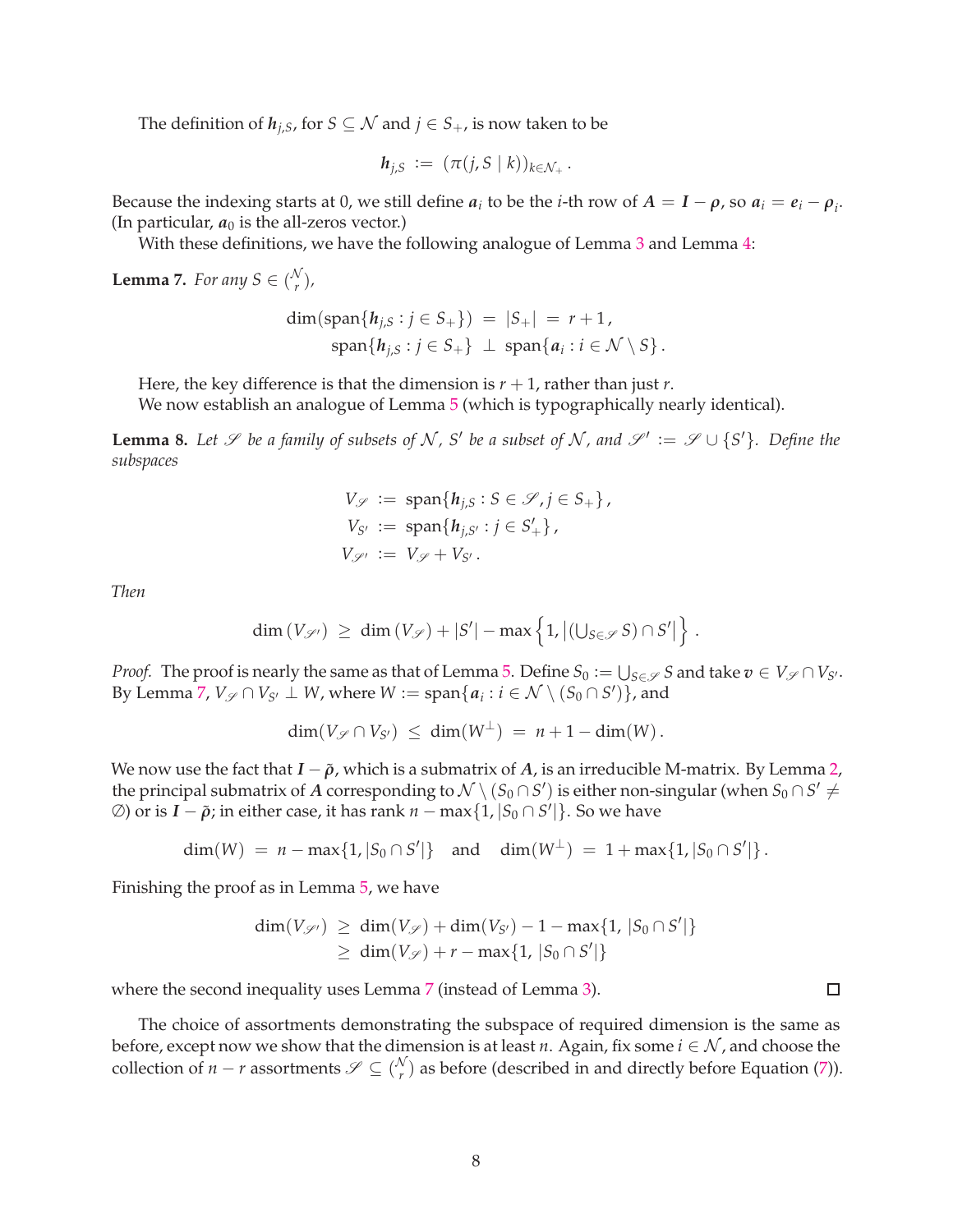Following the inductive argument in the proof of Lemma [6,](#page-6-0) but now using Lemma [7](#page-7-0) and Lemma [8](#page-7-1) (instead of Lemma [3](#page-4-2) and Lemma [5\)](#page-5-1), we have

$$
\dim \left( \text{span} \bigcup_{S \in \mathscr{S}} \{ h_{j,S} : j \in S \} \right) \, \geq \, (r+1) + (n-r-1) \cdot (r - \max\{1,r-1\}) \, = \, n \, .
$$

Since each of the systems of linear equations from Equation [\(3\)](#page-3-1) and Equation [\(4\)](#page-3-2) have (at most) *n* unknown variables, we conclude that the  $ρ_{i}$  and  $λ$  are unique as solutions to their respective systems of linear equations.

This concludes the proof of Theorem [1.](#page-2-1)

#### **4.3 Total number of assortments required**

We now show that the number of assortments for which we need the choice probabilities is  $O(n^2)$ for  $r \leq n/2$ . Indeed, the construction given above based on Lemma [6](#page-6-0) can be used to avoid using all assortments of size  $r$  (and  $r + 1$ ) in Algorithm [1.](#page-3-0)

We choose two sets  $S_{\cap}$ ,  $S'_{\cap} \in \binom{\mathcal{N}}{r-1}$  $\binom{N}{r-1}$ , which shall serve as "common intersection sets" (in the sense used in Section [4.1.4\)](#page-6-3), as follows. The first set  $S_\cap \in \big(\begin{smallmatrix} N\ \ell^- \end{smallmatrix}\big)$ *r*−1 ) is chosen arbitrarily; it serves as the common intersection set for all  $i \in \mathcal{N} \setminus S_{\cap}$ . The second set  $S'_{\cap} \in \binom{\mathcal{N} \setminus S_{\cap}}{r-1}$ *r*−1 ) is chosen arbitrarily as long as it is disjoint from  $S_{\cap}$  (which is possible because  $r \leq n/2$ ); it serves as the common intersection set for *i* ∈  $S_{\cap}$ .

For each  $i \in \mathcal{N} \setminus S_{\cap}$ , we need the equations for the assortments  $S_{\cap} \cup \{k\}$  for all  $k \in \mathcal{N} \setminus (S_{\cap} \cup$ {*i*}). Obtaining the equations for one such *S*<sup>∩</sup> ∪ {*k*} requires choice probabilities for assortments *S*∩ ∪  $\{k\}$  and *S*∩ ∪  $\{k\}$  ∪  $\{j\}$  for  $j \in \mathcal{N} \setminus (S \cap \cup \{k\})$  as per Lemma [1.](#page-2-4) In total, for all  $i \in \mathcal{N} \setminus S \cap \mathcal{N}$ we need choice probabilities for  $O(n^2)$  assortments. For the remaining  $i \in S_{\cap}$ , we use the same argument for the disjoint common intersection set *S* ′ <sup>∩</sup>, and thus require the choice probabilities for at most another  $O(n^2)$  assortments.

### <span id="page-8-0"></span>**5 Discussion**

Our main result establishes the identifiability of MCCM parameters from choice probabilities for assortments of sizes different from *n* − 1 and *n*. This is important because real systems often have cardinality constraints on the assortment sizes. While such constraints are typically considered in the context of assortment optimization (see, e.g., [Désir et al.](#page-9-5), [2015](#page-9-5)), it is also important in the context of parameter estimation.

One complication of using small size assortments to estimate the MCCM parameters is that the number of different assortments required may be as large as  $O(n^2)$ . In contrast, only  $n + 1$ assortments are needed when the sizes are *n* − 1 and *n*. On the other hand, the statistical difficulty of estimating choice probabilities for large assortments may be higher than the same task for smaller assortments. So the possible trade-offs in sample complexity is not straightforward from this analysis. This is an interesting question that we leave to future work.

## **Acknowledgments**

We are grateful to Shipra Agrawal and Vineet Goyal for helpful discussions, and to Vineet for originally suggesting this problem. This work was supported in part by NSF awards DMR-1534910

 $\Box$